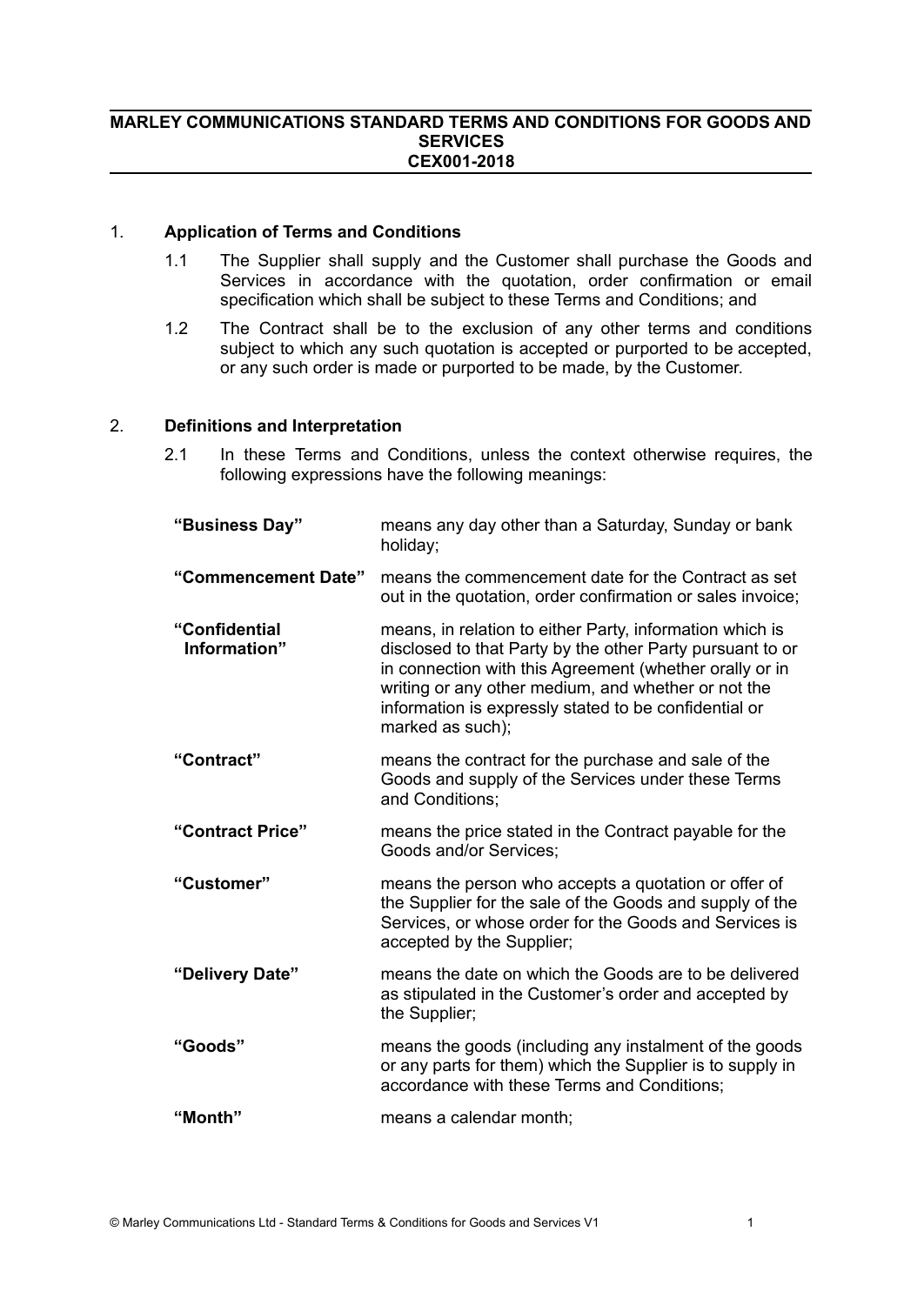| "Service Level<br>Agreement" | means any Service Level Agreement made between the<br>Supplier and the Customer detailing the terms on which<br>the Supplier is to provide the Services to the Customer |
|------------------------------|-------------------------------------------------------------------------------------------------------------------------------------------------------------------------|
| "Services"                   | means the services to be provided to the Customer as<br>set out in the quotation, order confirmation or sales<br>invoice; and                                           |

- **"Supplier"** means Marley Communications Ltd, a company registered in England under company registration number 3827758 of Unit 8 Caddsdown Business Centre PL6 7FB and includes all employees and agents of Marley Communications Ltd.
- 0.2 Unless the context otherwise requires, each reference in these Terms and Conditions to:
	- (a) "writing" and any cognate expression, includes a reference to any communication effected by electronic or facsimile transmission or similar means;
	- (b) a statute or a provision of a statute is a reference to that statute or provision as amended or re-enacted at the relevant time;
	- (c) "these Terms and Conditions" is a reference to these Terms and Conditions and any Schedules as amended or supplemented at the relevant time;
	- (d) a Schedule is a schedule to these Terms and Conditions; and
	- (e) a Clause or paragraph is a reference to a Clause of these Terms and Conditions (other than the Schedules) or a paragraph of the relevant Schedule.
	- (f) a "Party" or the "Parties" refer to the parties to these Terms and Conditions.
- 0.3 The headings used in these Terms and Conditions are for convenience only and shall have no effect upon the interpretation of these Terms and **Conditions**
- 0.4 Words imparting the singular number shall include the plural and vice versa.
- 0.5 References to any gender shall include the other gender.

# 1. **Basis of Sale and Service**

- 1.2 The Supplier's employees or agents are not authorised to make any representations concerning the Goods or Services unless confirmed by the Supplier in writing. In entering into the Contract the Customer acknowledges that it does not rely on, and waives any claim for breach of, any such representations which are not so confirmed.
- 1.3 No variation to these Terms and Conditions shall be binding unless agreed in writing between the authorised representatives of the Customer and the Supplier or are deemed to be agreed by virtue of the Parties' conduct following any variation to them that has been communicated in writing to the other Party.
- 1.4 Sales literature, price lists and other documents issued by the Supplier in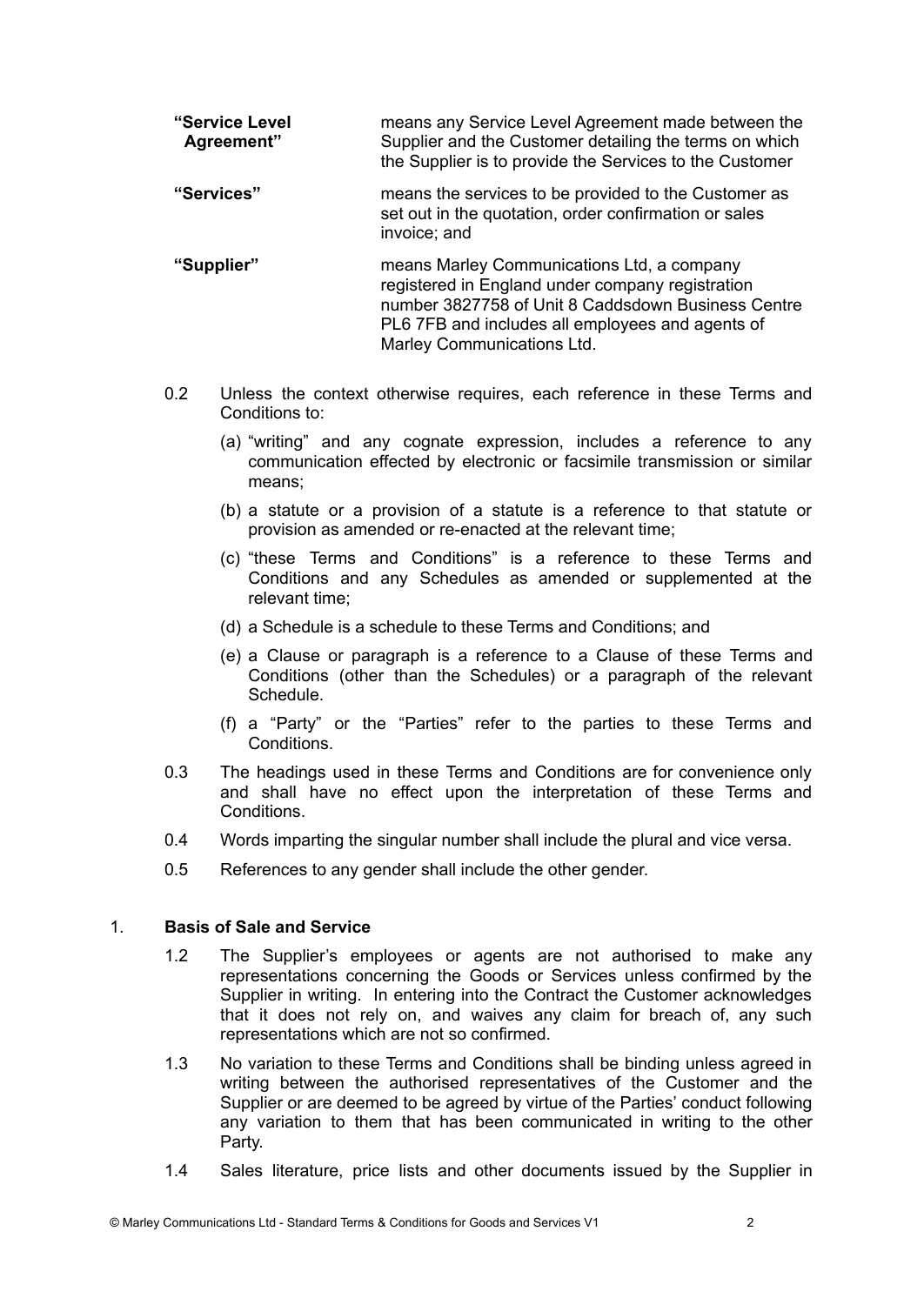relation to the Goods and Services are subject to alteration without notice and do not constitute offers to sell the Goods which are capable of acceptance. No contract for the sale of the Goods and Services shall be binding on the Supplier unless the Supplier has issued a quotation which is expressed to be an offer to sell the Goods and Services or has accepted an order placed by the Customer by whichever is the earlier of:

- (a) the Supplier's written acceptance;
- (b) delivery of the Goods;
- (c) provision of the Services; or
- (d) the Supplier's invoice.
- 1.5 Any typographical, clerical or other accidental errors or omissions in any sales literature, quotation, price list, acceptance of offer, invoice or other document or information issued by the Supplier shall be subject to correction without any liability on the part of the Supplier.

# 2. **The Goods**

- 2.2 No order submitted by the Customer shall be deemed to be accepted by the Supplier unless and until confirmed in writing by the Supplier's authorised representative.
- 2.3 The specification for the Goods shall be that set out in the Supplier's sales documentation unless varied expressly in the Customer's order (if such variation(s) is/are accepted by the Supplier). The Goods will only be supplied in the minimum units thereof stated in the Supplier's price list or in multiples of those units. Orders received for quantities other than these will be adjusted accordingly
- 2.4 Illustrations, photographs or descriptions whether in catalogues, brochures, price lists or other documents issued by the Supplier are intended as a guide only and shall not be binding on the Supplier.
- 2.5 The Supplier reserves the right to make any changes in the specification of the Goods which are required to conform with any applicable safety or other statutory or regulatory requirements or, where the Goods are to be supplied to the Customer's specification, which do not materially affect their quality or performance.
- 2.6 No order which has been accepted by the Supplier may be cancelled by the Customer except with the agreement in writing of the Supplier on the terms that the Customer shall indemnify the Supplier in full against all loss (including loss of profit), costs (including the cost of all labour and materials used), damages, charges and expenses incurred by the Supplier as a result of such cancellation.

# 3. **The Services**

- 3.2 With effect from the Commencement Date the Supplier shall, in consideration of the price being paid in accordance with Clauses 6 and 7 will provide the Services expressly identified in the sales invoice.
- 3.3 The Supplier will use reasonable care and skill to perform the Services identified in the sales invoice.
- 3.4 The Supplier shall use its reasonable endeavours to complete its obligations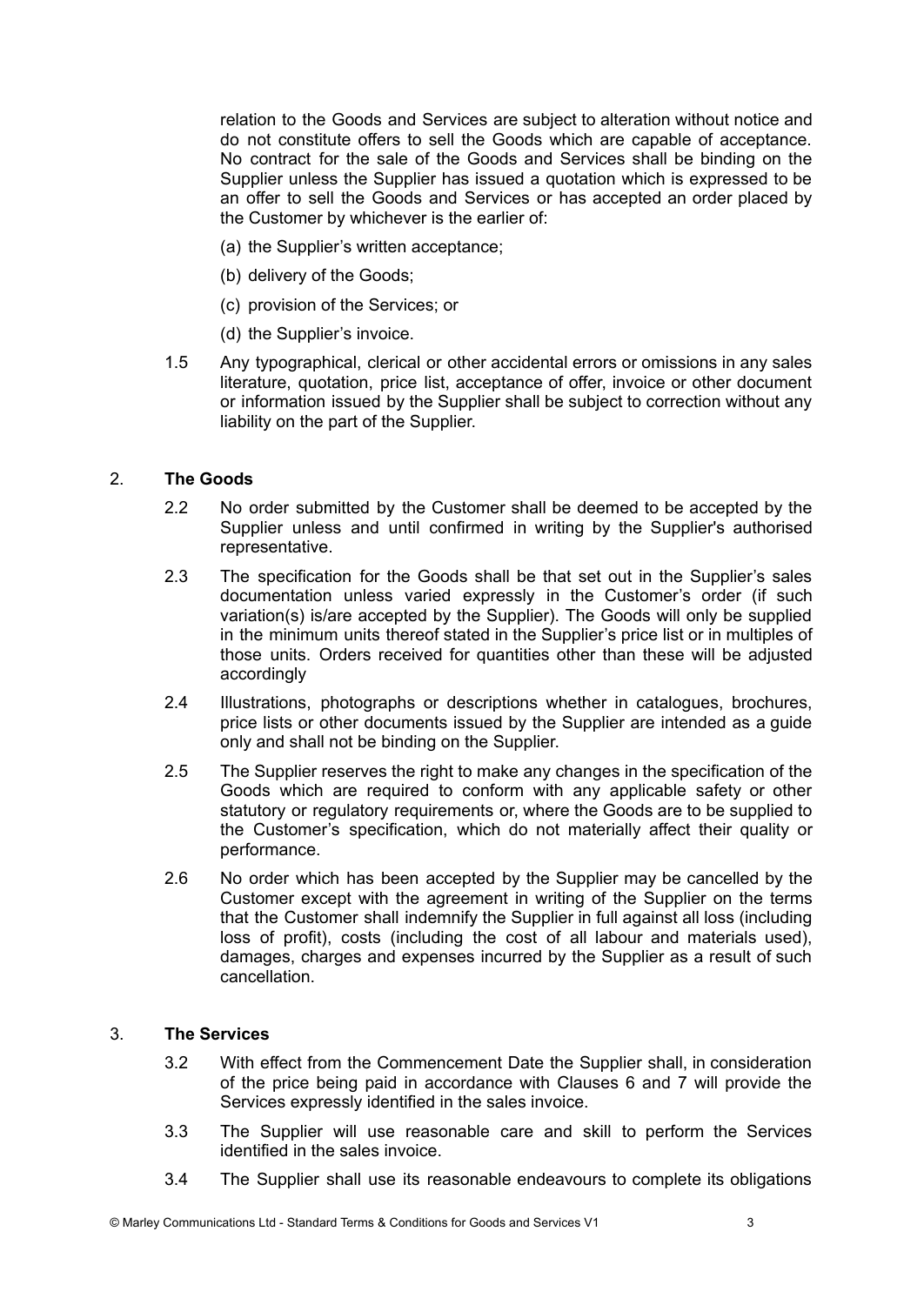under the Contract, but time will not be of the essence in the performance of such obligations.

# 4. **Price**

- 4.2 The price of the Goods and Services shall be the price listed in the Supplier's sales invoice current at the date of acceptance of the Customer's order or such other price as may be agreed in writing by the Supplier and the Customer.
- 4.3 Where the Supplier has quoted a price for the Goods other than in accordance with the Supplier's published price list the price quoted shall be valid for 7 days only or such lesser time as the Supplier may specify.
- 4.4 The Supplier has the right, once per calendar year and without the need to consult or notify the Customer, to increase its price for any Services provided under a Service Level Agreement by 2% of the price immediately preceding the increase.
- 4.5 In addition to its right contained at sub-Clause 6.3, the Supplier reserves the right, by giving written notice to the Customer at any time before delivery or provision, to increase the price of the Goods and/or Services to reflect any increase in the cost to the Supplier which is due to any factor beyond the control of the Supplier (including, without limitation, any foreign exchange fluctuation, currency regulation, alteration of duties, significant increase in the costs of labour, materials or other costs of manufacture), any change in delivery dates, quantities or specifications for the Goods and services which are requested by the Customer, or any delay caused by any instructions of the Customer or failure of the Customer to give the Supplier adequate information or instructions.
- 4.6 Except as otherwise stated under the terms of any quotation, order confirmation, sales invoice or in any price list of the Supplier, and unless otherwise agreed in writing between the Customer and the Supplier, all prices are inclusive of the Supplier's charges for packaging and transport.
- 4.7 The price is exclusive of any applicable value added tax, excise, sales taxes or levies of a similar nature which are imposed or charged by any competent fiscal authority in respect of the Goods and Services, which the Customer shall be additionally liable to pay to the Supplier.

#### 5. **Payment**

- 5.2 Subject to any special terms agreed in writing between the Customer and the Supplier (for example but not limited to a Service Level Agreement), the Supplier shall invoice the Customer for the price of the Goods and Services on or at any time after delivery of the Goods and/or the Provision of the Services (as applicable), unless, in the case of Goods, the Goods are to be collected by the Customer or the Customer wrongfully fails to take delivery of the Goods, in which event the Supplier shall be entitled to invoice the Customer for the price at any time after the Supplier has notified the Customer that the Goods are ready for collection or (as the case may be) the Supplier has tendered delivery of the Goods.
- 5.3 The Customer shall pay the price of the Goods (less any discount or credit allowed by the Supplier, but without any other deduction, credit or set off) within 30 Business Days of the date of the Supplier's invoice or otherwise in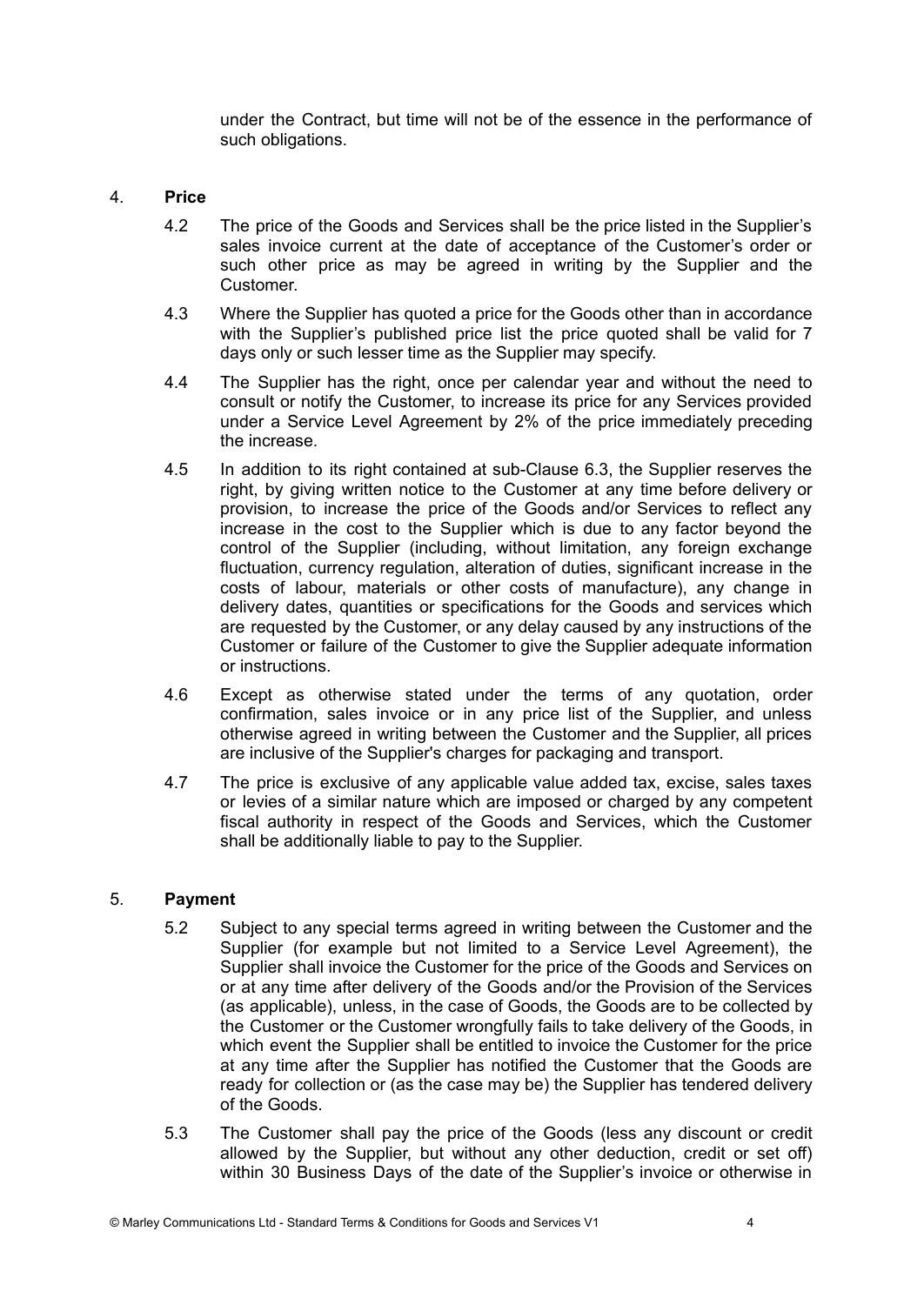accordance with such credit terms as may have been agreed in writing between the Customer and the Supplier in respect of the Contract. Payment shall be made on the due date notwithstanding that delivery or provision may not have taken place and/or that the property in the Goods has not passed to the Customer. The time for the payment of the price shall be of the essence of the Contract. Receipts for payment will be issued only upon request.

- 5.4 All payments shall be made to the Supplier as indicated on the form of acceptance or invoice issued by the Supplier.
- 5.5 The Supplier is not obliged to accept orders from any Customer or buyer who has not supplied the Supplier with references satisfactory to the Supplier. If at any time the Supplier is not satisfied as to the creditworthiness of the Customer it may give notice in writing to the Customer that no further credit will be allowed to the Customer in which event no further Goods or Services will be delivered or provided to the Customer other than against cash payment and, notwithstanding sub-Clause 7.2 of these conditions, all amounts owing by the Customer to the Supplier shall be immediately payable in cash.

# 6. **Delivery and Performance**

- 6.2 Delivery of the Goods shall be made by the Supplier delivering the Goods to the place in the United Kingdom specified in the quotation, order confirmation or sales invoice or, if no place of delivery is so specified, by the Customer collecting the Goods at the Supplier's premises at any time after the Supplier has notified the Customer that the Goods are ready for collection.
- 6.3 The Delivery Date is approximate only and time for delivery shall not be of the essence unless previously agreed by the Supplier in writing. The Goods may be delivered by the Supplier in advance of the Delivery Date upon giving reasonable notice to the Customer.
- 6.4 If the Customer fails to take delivery of the Goods or any part of them on the Delivery Date and/or fails to provide any instructions, documents, licences, consents or authorisations required to enable the Goods to be delivered on that date, the Supplier shall be entitled upon giving written notice to the Customer to store or arrange for the storage of the Goods and then notwithstanding the provisions of sub-Clause 10.1 risk in the Goods shall pass to the Customer, delivery shall be deemed to have taken place and the Customer shall pay to the Supplier all costs and expenses including storage and insurance charges arising from such failure.
- 6.5 With effect from the Commencement Date the Supplier shall, in consideration of the price being paid in accordance with these Terms and Conditions and the quotation, order confirmation or sales invoice provide the Services expressly identified in the quotation, order confirmation or sales invoice.

# 7. **Non-Delivery of Goods and Services**

- 7.2 If the Supplier fails to deliver the Goods or provide the Services or any of them on the Delivery Date (or within the time-frame specified within the Service Level Agreement, as appropriate) other than for reasons outside the Supplier's reasonable control or the Customer's or its carrier's fault:
	- (a) if the Supplier delivers the Goods and/or provides the Services at any time thereafter the Supplier shall have no liability in respect of such late delivery; or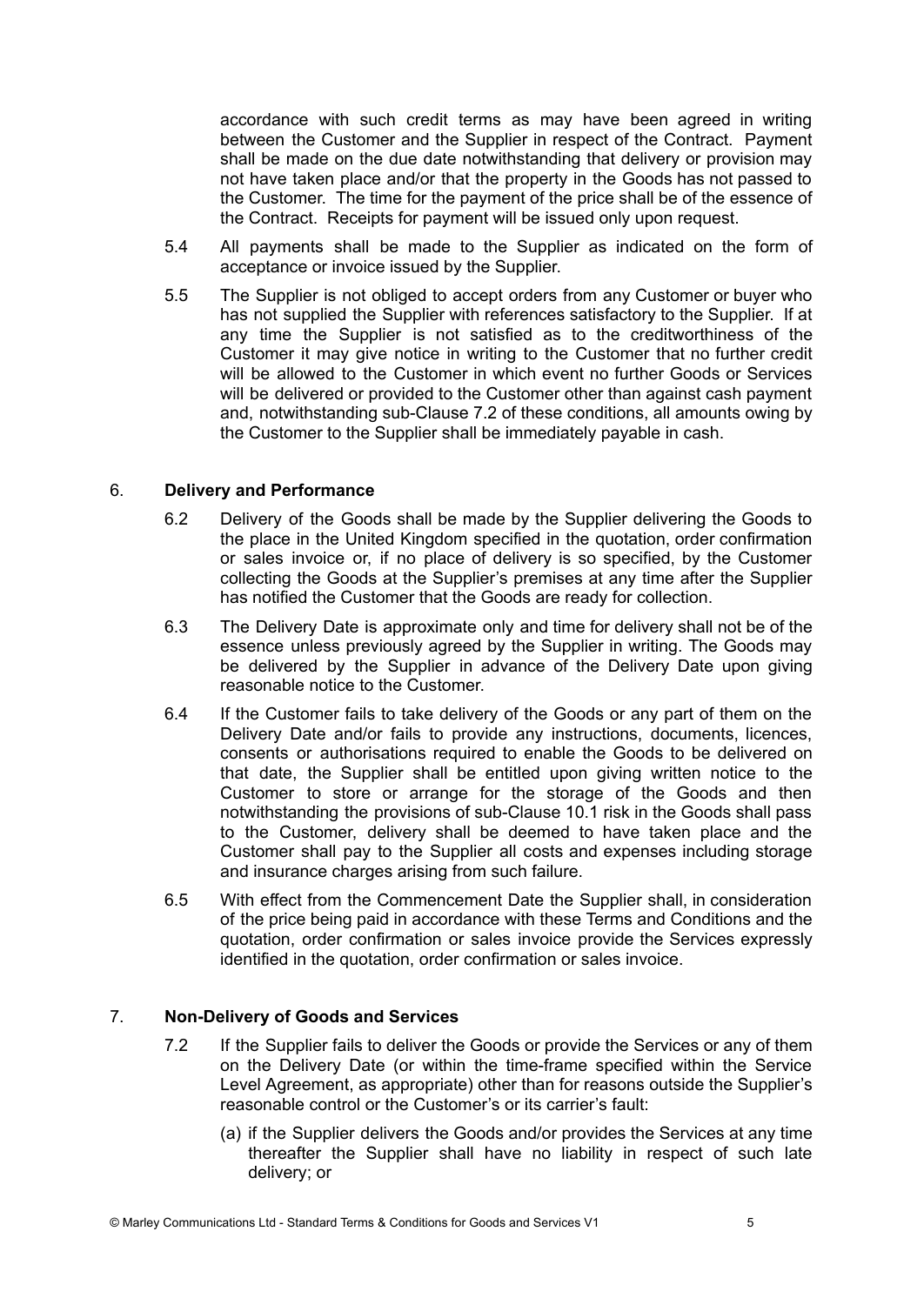(b) if the Customer gives written notice to the Supplier within 7 Business Days after the Delivery Date (or, for Services, within 7 Business Days of a failure to carry out Services as agreed within the Service Level Agreement, as appropriate) and the Supplier fails to deliver the Goods and/or Services within 14 Business Days after receiving such notice the Customer may cancel the order and the Supplier's liability shall be limited to the excess (if any) of the cost to the Customer (in the cheapest available market) of similar Goods or Services to those not delivered or provided over the price of the Goods or Services not delivered or provided.

# 8. **Risk and Retention of Title**

- 8.2 Risk of damage to or loss of the Goods shall pass to the Customer at:
	- (a) in the case of Goods to be delivered at the Supplier's premises, the time when the Supplier notifies the Customer that the Goods are available for collection;
	- (b) in the case of Goods to be delivered otherwise than at the Supplier's premises, the time of delivery or, if the Customer wrongfully fails to take delivery of the Goods, the time when the Supplier has tendered delivery of the Goods; or
	- (c) in the case of Goods being installed by the Supplier, the time that the Supplier notifies the Customer that the installation is complete.
- 8.3 Notwithstanding delivery and the passing of risk in the Goods, or any other provision of these Terms and Conditions, legal and beneficial title to the Goods shall not pass to the Customer until the Supplier has received in cash or cleared funds payment in full of the price of the Goods.
- 8.4 Sub-Clause 10.2 notwithstanding, legal and beneficial title of the Goods shall not pass to the Customer until the Supplier has received in cash or cleared funds payment in full of the price of the Goods and any other goods supplied by the Supplier and the Customer has repaid all moneys owed to the Supplier, regardless of how such indebtedness arose.
- 8.5 Until payment has been made to the Supplier in accordance with these Conditions and title in the Goods has passed to the Customer, the Customer shall be in possession of the Goods as bailee for the Supplier and the Customer shall store the Goods separately and in an appropriate environment, shall ensure that they are identifiable as being supplied by the Supplier and shall insure the Goods against all reasonable risks.
- 8.6 The Customer shall not be entitled to pledge or in any way charge by way of security for any indebtedness any of the Goods which remain the property of the Supplier, but if the Customer does so all money owing by the Customer to the Supplier shall (without prejudice to any other right or remedy of the Supplier) forthwith become due and payable.
- 8.7 The Supplier reserves the right to repossess any Goods in which the Supplier retains title without notice. The Customer irrevocably authorises the Supplier to enter the Customer's premises during normal business hours for the purpose of repossessing the Goods in which the Supplier retains title and inspecting the Goods to ensure compliance with the storage and identification requirements of sub-Clause 10.4.
- 8.8 The Customer's right to possession of the Goods in which the Supplier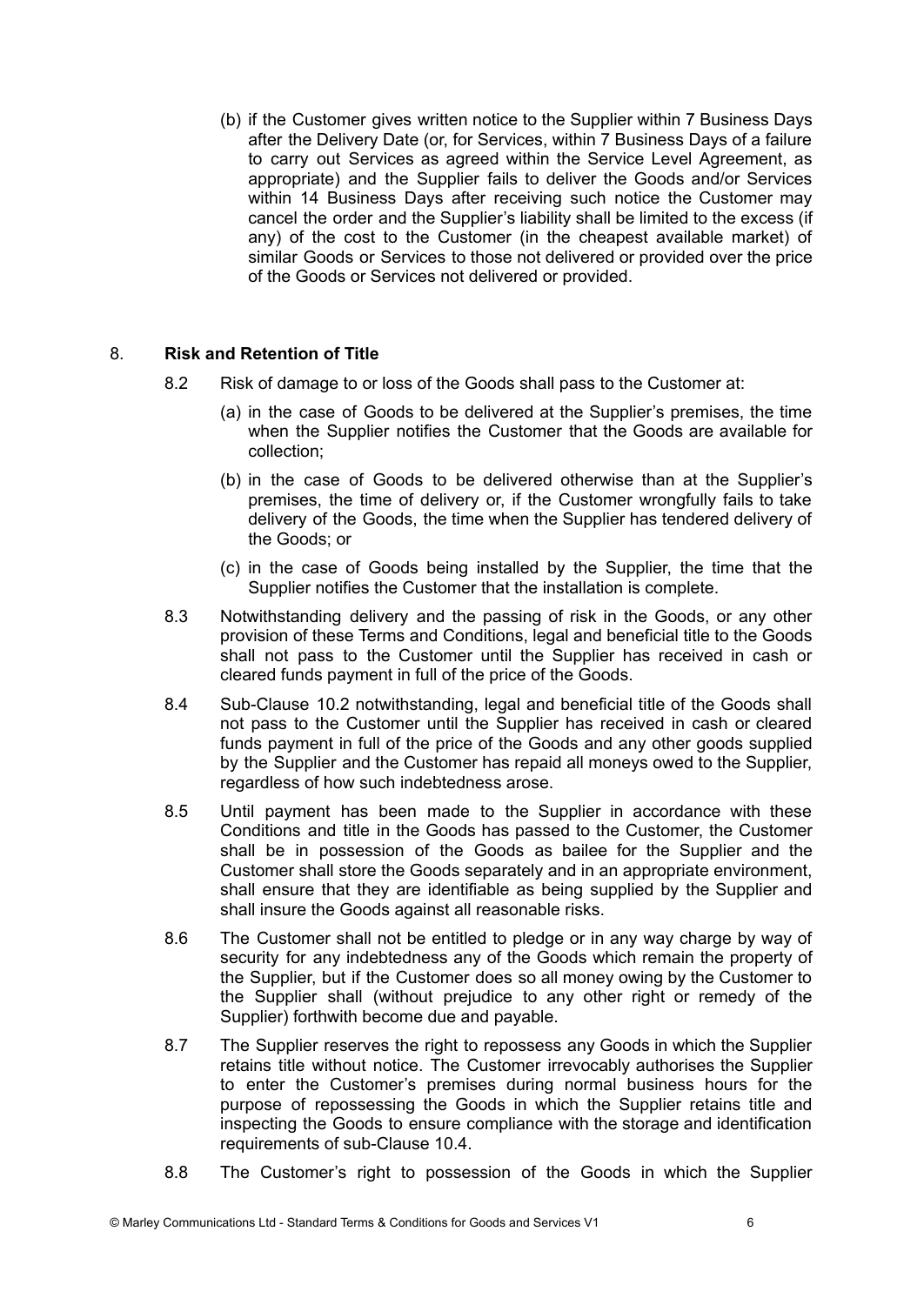maintains legal and beneficial title shall terminate if:

- (a) the Customer commits or permits any material breach of his obligations under these Terms and Conditions;
- (b) the Customer enters into a voluntary arrangement under Parts I or VIII of the Insolvency Act 1986, the Insolvent Partnerships Order 1994 (as amended), or any other scheme or arrangement is made with his creditors;
- (c) the Customer is or becomes the subject of a bankruptcy order or takes advantage of any other statutory provision for the relief of insolvent debtors;
- (d) the Customer convenes any meeting of its creditors, enters into voluntary or compulsory liquidation, has a receiver, manager, administrator or administrative receiver appointed in respect of its assets or undertaking or any part thereof, any documents are filed with the court for the appointment of an administrator in respect of the Customer, notice of intention to appoint an administrator is given by the Customer or any of its directors or by a qualifying floating charge-holder (as defined in paragraph 14 of Schedule B1 of the Insolvency Act 1986), a resolution is passed or petition presented to any court for the winding up of the Customer or for the granting of an administration order in respect of the Customer, or any proceedings are commenced relating to the insolvency or possible insolvency of the Customer.

# 9. **Assignment**

- 9.2 The Supplier may assign the Contract or any part of it to any person, firm or company without the prior consent of the Customer.
- 9.3 The Customer shall not be entitled to assign the Contract or any part of it without the prior written consent of the Supplier.

#### 10. **Defective Goods**

- 10.2 If on delivery any of the Goods are defective in any material respect and either the Customer lawfully refuses delivery of the defective Goods or, if they are signed for on delivery as "condition and contents unknown" the Customer gives written notice of such defect to the Supplier within three Business Days of such delivery, the Supplier shall at its option:
	- (a) replace the defective Goods within seven Business Days of receiving the Customer's notice; or
	- (b) refund to the Customer the price for those Goods (or parts thereof, as appropriate) which are defective;

but the Supplier shall have no further liability to the Customer in respect thereof and the Customer may not reject the Goods if delivery is not refused or notice given by the Customer as set out above.

10.3 No Goods may be returned to the Supplier without the prior agreement in writing of the Supplier. Subject thereto any Goods returned which the Supplier is satisfied were supplied subject to defects of quality or condition which would not be apparent on inspection shall either be replaced free of charge or, at the Supplier's sole discretion the Supplier shall refund or credit to the Customer the price of such defective Goods but the Supplier shall have no further liability to the Customer.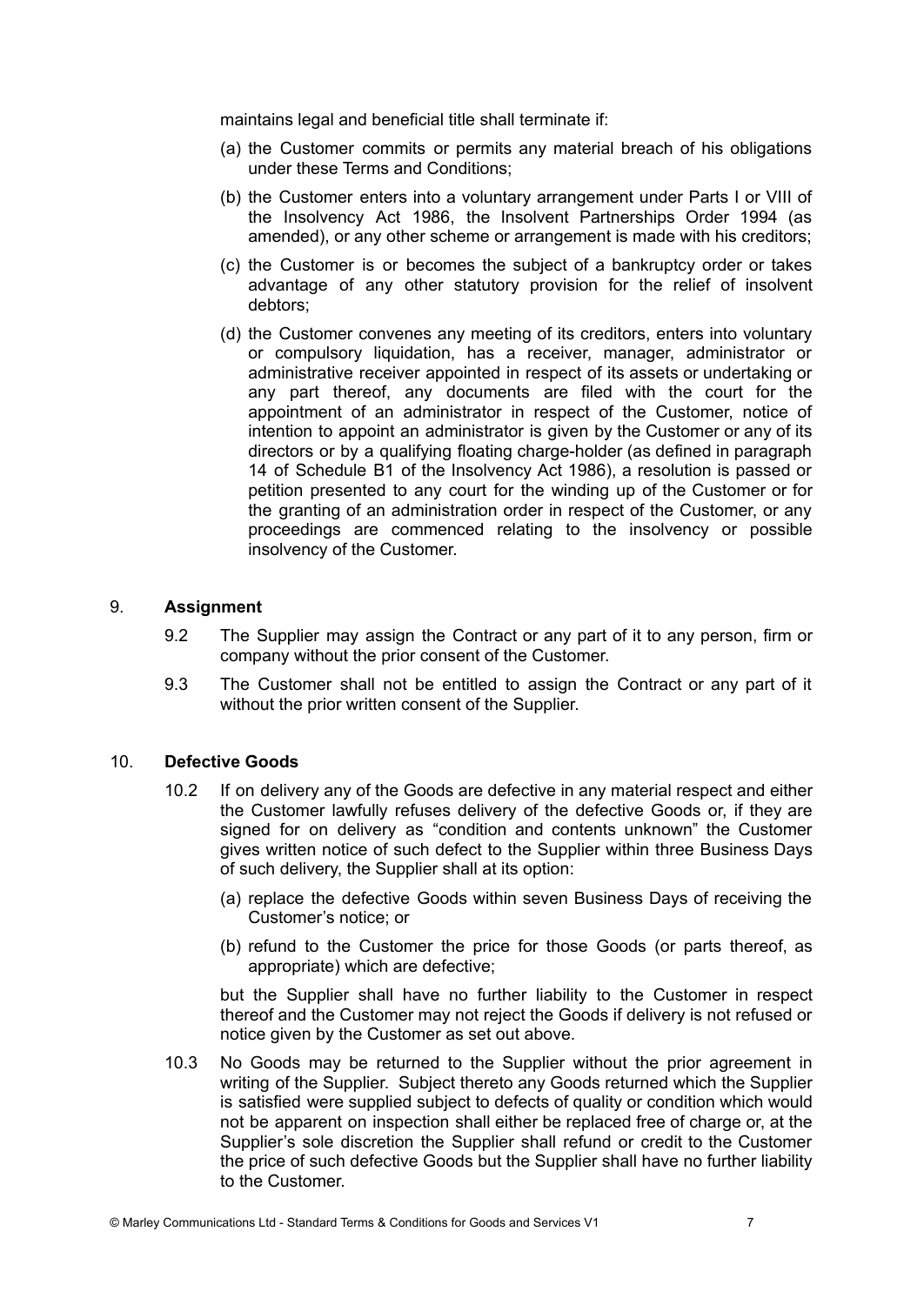- 10.4 The Supplier shall be under no liability in respect of any defect arising from fair wear and tear, or any wilful damage, negligence, subjection to normal conditions, failure to follow the Supplier's instructions (whether given orally or in writing), misuse or alteration of the Goods without the Supplier's prior approval, or any other act or omission on the part of the Customer, its employees or agents or any third party.
- 10.5 Goods, other than defective Goods returned under sub-Clauses 12.1 or 12.2, returned by the Customer and accepted by the Supplier may be credited to the Customer at the Supplier's sole discretion and without any obligation on the part of the Supplier.
- 10.6 Subject as expressly provided in these Terms and Conditions, and except where the Goods are sold under a consumer sale, all warranties, conditions or other terms implied by statute or common law are excluded to the fullest extent permitted by law.
- 10.7 The Customer shall be responsible for ensuring that, except to the extent that instructions as to the use or sale of the Goods are contained in the packaging or labelling of the Goods, any use or sale of the Goods by the Customer is in compliance with all applicable statutory requirements and that handling and sale of the Goods by the Customer is carried out in accordance with directions given by the Supplier or any competent governmental or regulatory authority and the Customer will indemnify the Supplier against any liability loss or damage which the Supplier might suffer as a result of the Customer's failure to comply with this Sub-Clause.

# 11. **Customer's Default**

- 11.2 If the Customer fails to make any payment on the due date then, without prejudice to any other right or remedy available to the Supplier, the Supplier shall be entitled to:
	- (a) cancel the order or suspend any further deliveries or provision of Goods and Services to the Customer;
	- (b) appropriate any payment made by the Customer to such of the Goods and/or Services (or the goods and/or services supplied under any other contract between the Customer and the Supplier) as the Supplier may think fit (notwithstanding any purported appropriation by the Customer); and
	- (c) charge the Customer interest (both before and after any judgement) on the amount unpaid, at the rate of 8% per annum above Bank of England base rate from time to time, until payment in full is made (a part of a month being treated as a full month for the purpose of calculating interest).
- 11.3 In the event that:
	- (a) the Customer fails to perform or observe any of its obligations hereunder or is otherwise in breach of the Contract;
	- (b) the Customer becomes subject to an administration order or enters into a voluntary arrangement under Parts I or VIII of the Insolvency Act 1986 or the Insolvent Partnerships Order 1994 (as amended) or (being an individual or firm) becomes bankrupt or (being a company) goes into liquidation:
	- (c) an encumbrancer takes possession, or a receiver is appointed, of any of the property or assets of the Customer;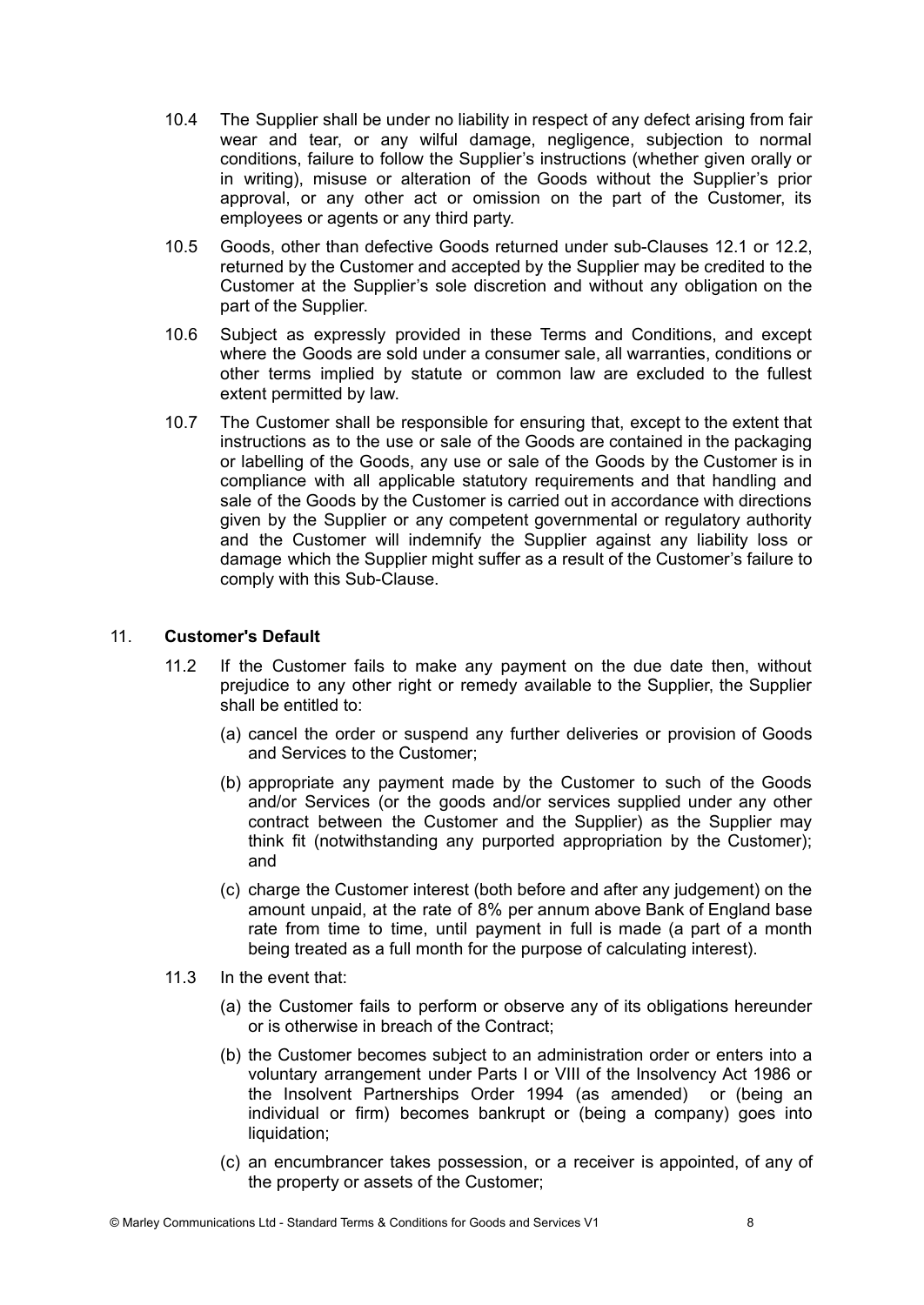- (d) the Customer ceases, or threatens to cease, to carry on business; or
- (e) the Supplier reasonably apprehends that any of the events mentioned above is about to occur in relation to the Customer and notifies the Customer accordingly,
- then, without prejudice to any other right or remedy available to the Supplier, the Supplier shall be entitled to cancel the Contract or suspend any further deliveries under the Contract without any liability to the Customer, and if the Goods have been delivered but not paid for the price shall become immediately due and payable notwithstanding any previous agreement or arrangement to the contrary.

#### 12. **Liability**

- 12.2 The Supplier will not by reason of any representation, implied warranty, condition or other term, or any duty at common law or under express terms of the Contract (or these Terms and Conditions), be liable for any loss of profit or any indirect, special or consequential loss, damage, costs, expenses or other claims (whether caused by the Supplier's servants or agents or otherwise) which arise out of or in connection with the supply of the Goods and Services.
- 12.3 All warranties, conditions and other terms implied by statute or common law (save for the conditions implied by section 12 of the Sale of Goods Act 1979) are, to the fullest extent permitted by law, excluded from the Contract.
- 12.4 The Customer shall indemnify the Supplier against all damages, costs, claims and expenses suffered by arising from loss or damage to any equipment (including that of third parties) caused by the Customer, its agents or employees.
- 12.5 Where the Customer consists of two or more persons such expression throughout shall mean and include such two or more persons and each or any of them. All obligations on the part of such a Customer shall be joint and several obligations of such persons.
- 12.6 The Supplier shall not be liable to the Customer or be deemed to be in breach of these Terms and Conditions by reason of any delay in performing, or any failure to perform, any of the Supplier's obligations if the delay or failure was due to any cause beyond the Supplier's reasonable control.
- 12.7 Where Customer equipment has been brought in for repair, the Supplier will not accept any liability for cosmetic or surface damage to the equipment or parts.
- 12.8 Where the Customer accepts Goods in an untested state, the Supplier does not warrant that Goods are fully-functional at the time of delivery and therefore accepts no liability to repair the Goods should they later be proven to be faulty.
- 12.9 Nothing in these Terms and Conditions excludes or limits the liability of the Supplier:
	- (a) for death or personal injury caused by the Supplier's negligence;
	- (b) for any matter which it would be illegal for the Supplier to exclude or attempt to exclude its liability; or
	- (c) for fraud or fraudulent misrepresentation.
- 12.10 Subject to the other provisions of this Clause 14: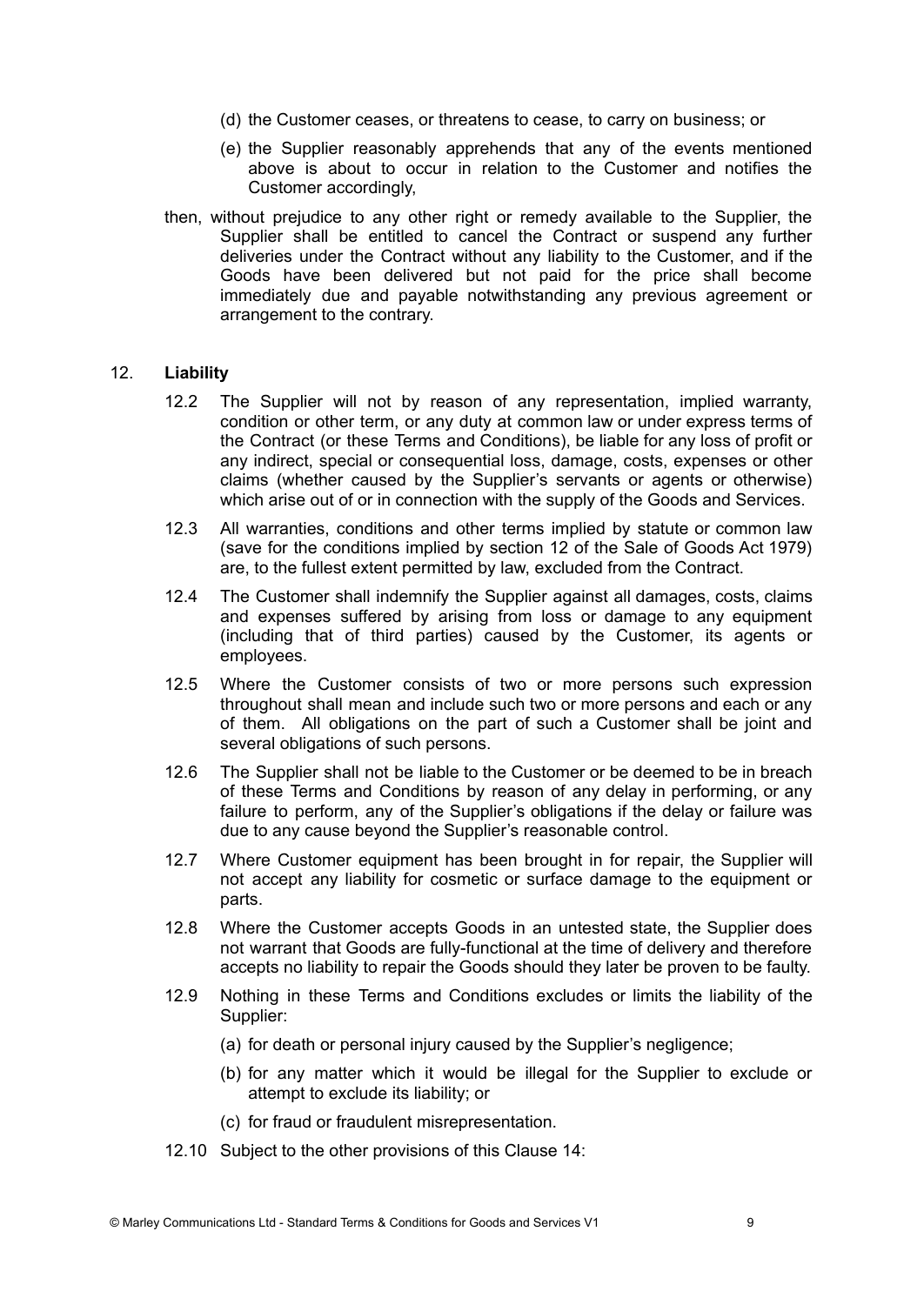- (a) the Supplier's total liability in contract, tort (including negligence or breach of statutory duty), misrepresentation, restitution or otherwise, arising in connection with the performance or contemplated performance of the Contract shall be limited to the Contract Price; and
- (b) the Supplier shall not be liable to the Customer for any pure economic loss, loss of profit, loss of business, depletion of goodwill or otherwise, in each case whether direct, indirect or consequential, or any claims for consequential compensation whatsoever (howsoever caused) which arise out of or in connection with the Contract.

# 13. **Confidentiality**

- 13.2 Each Party undertakes that, except as provided by sub-Clause 15.2 or as authorised in writing by the other Party, it shall, at all times during the continuance of the Contract and for one year after its termination:
	- (a) keep confidential all Confidential Information;
	- (b) not disclose any Confidential Information to any other person;
	- (c) not use any Confidential Information for any purpose other than as contemplated by and subject to these Terms and Conditions and the Contract;
	- (d) not make any copies of, record in any way or part with possession of any Confidential Information; and
	- (e) ensure that none of its directors, officers, employees, agents or advisers does any act which, if done by that Party, would be a breach of the provisions of sub-clauses 15.1(a) to 15.1(d) above.
- 13.3 Either Party may:

15.2.1 disclose any Confidential Information to:

- (a) any sub-contractor or supplier of that Party;
- (b) any governmental or other authority or regulatory body; or
- (c) any employee or officer of that Party or of any of the aforementioned persons, parties or bodies,

to such extent only as is necessary for the purposes contemplated by these Terms and Conditions and the Contract, or as required by law, and in each case subject to that Party first informing the person, party or body in question that the Confidential Information is confidential and (except where the disclosure is to any such body as is mentioned in sub-Clause 15.2.1(b) above or any employee or officer of any such body) obtaining and submitting to the other Party a written undertaking from the person in question, as nearly as practicable in the terms of this Clause 15, to keep the Confidential Information confidential and to use it only for the purposes for which the disclosure is made; and

- 15.2.2 use any Confidential Information for any purpose, or disclose it to any other person, to the extent only that it is at the date of the Contract, or at any time after that date becomes, public knowledge through no fault of that Party, provided that in doing so that Party does not disclose any part of that Confidential Information which is not public knowledge.
- 13.4 The provisions of this Clause 15 shall continue in force in accordance with their terms, notwithstanding the termination of the Contract for any reason.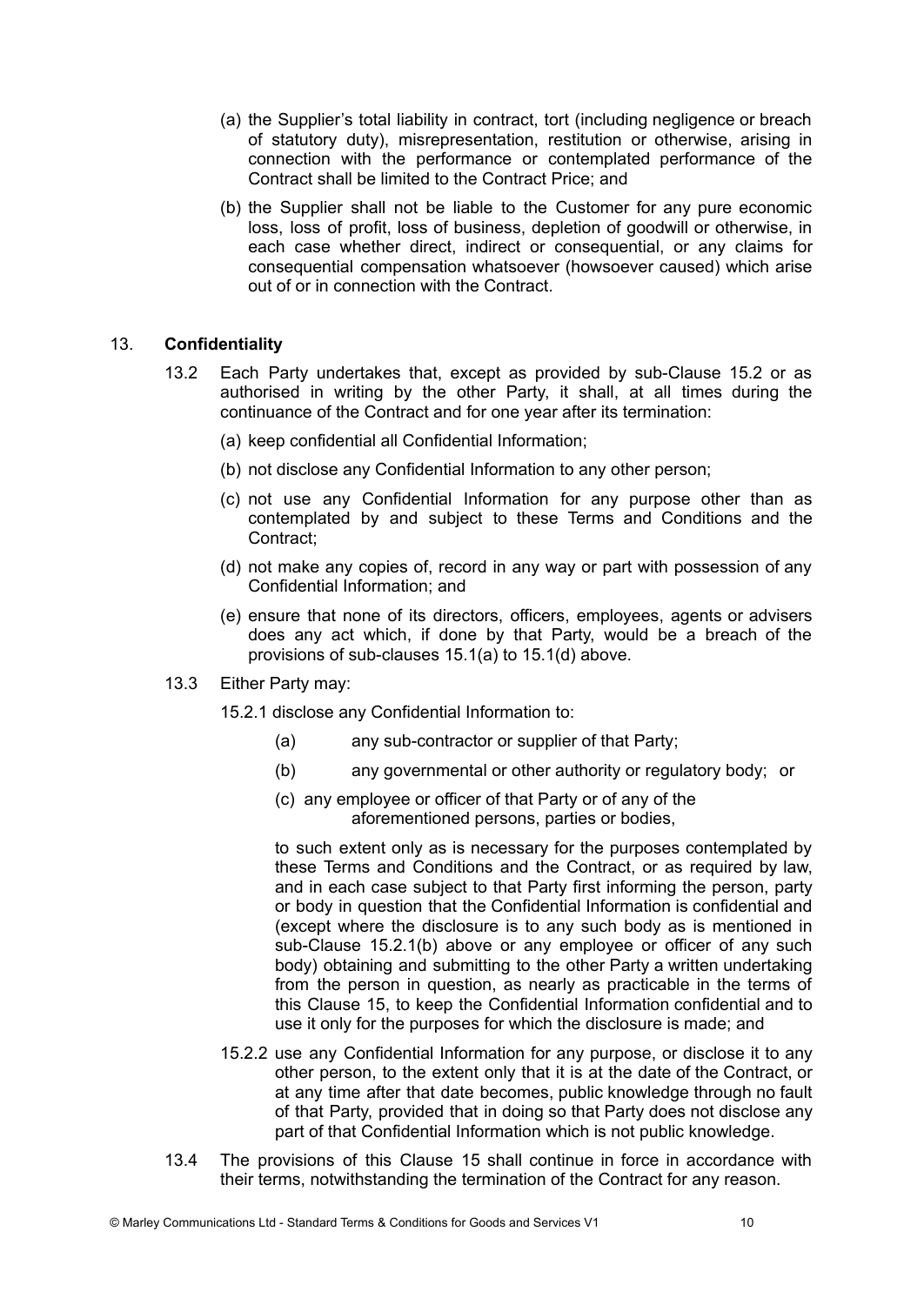# 14. **Communications**

- 14.2 All notices under these Terms and Conditions and under the Contract shall be in writing and be deemed duly given if signed by, or on behalf of, a duly authorised officer of the Party giving the notice.
- 14.3 Notices shall be deemed to have been duly given:
	- (a) when delivered, if delivered by courier or other messenger (including registered mail) during the normal business hours of the recipient; or
	- (b) when sent, if transmitted by facsimile or e-mail and a successful transmission report or return receipt is generated; or
	- (c) on the fifth business day following mailing, if mailed by national ordinary mail, postage prepaid; or
	- (d) on the tenth business day following mailing, if mailed by airmail, postage prepaid.
- 14.4 All notices under these Terms and Conditions and under the Contract shall be addressed to the most recent address, e-mail address, or facsimile number notified to the other Party from time to time.

# 15. **Customer Data**

- 15.2 The Customer agrees to take regular backups of all data on the computer systems and keep this in a safe place.
- 15.3 It is solely the Customer's responsibility to ensure backups are working correctly each day and to notify the Supplier in the event of any fault.
- 15.4 The Supplier cannot be held responsible for any data on the Customer's computer network.
- 15.5 The Supplier undertakes the Services on the understanding that the Customer has taken all reasonable steps to ensure their data is backed up beforehand.
- 15.6 If a Customer has a Service Level Agreement with the Supplier, it still remains the Customer's sole responsibility to protect their own data against loss and the Supplier cannot be held responsible for any loss the Customer may suffer in this regard.

# 16. **Force Majeure**

Neither Party shall be liable for any failure or delay in performing their obligations where such failure or delay results from any cause that is beyond the reasonable control of that Party. Such causes include, but are not limited to: power failure, Internet Service Provider failure, industrial action, civil unrest, fire, flood, storms, earthquakes, acts of terrorism, acts of war, governmental action or any other event that is beyond the control of the Party in question.

#### 17. **Waiver**

The Parties agree that no failure by either Party to enforce the performance of any provision in these Terms and Conditions or under the Contract shall constitute a waiver of the right to subsequently enforce that provision or any other provision. Such failure shall not be deemed to be a waiver of any preceding or subsequent breach